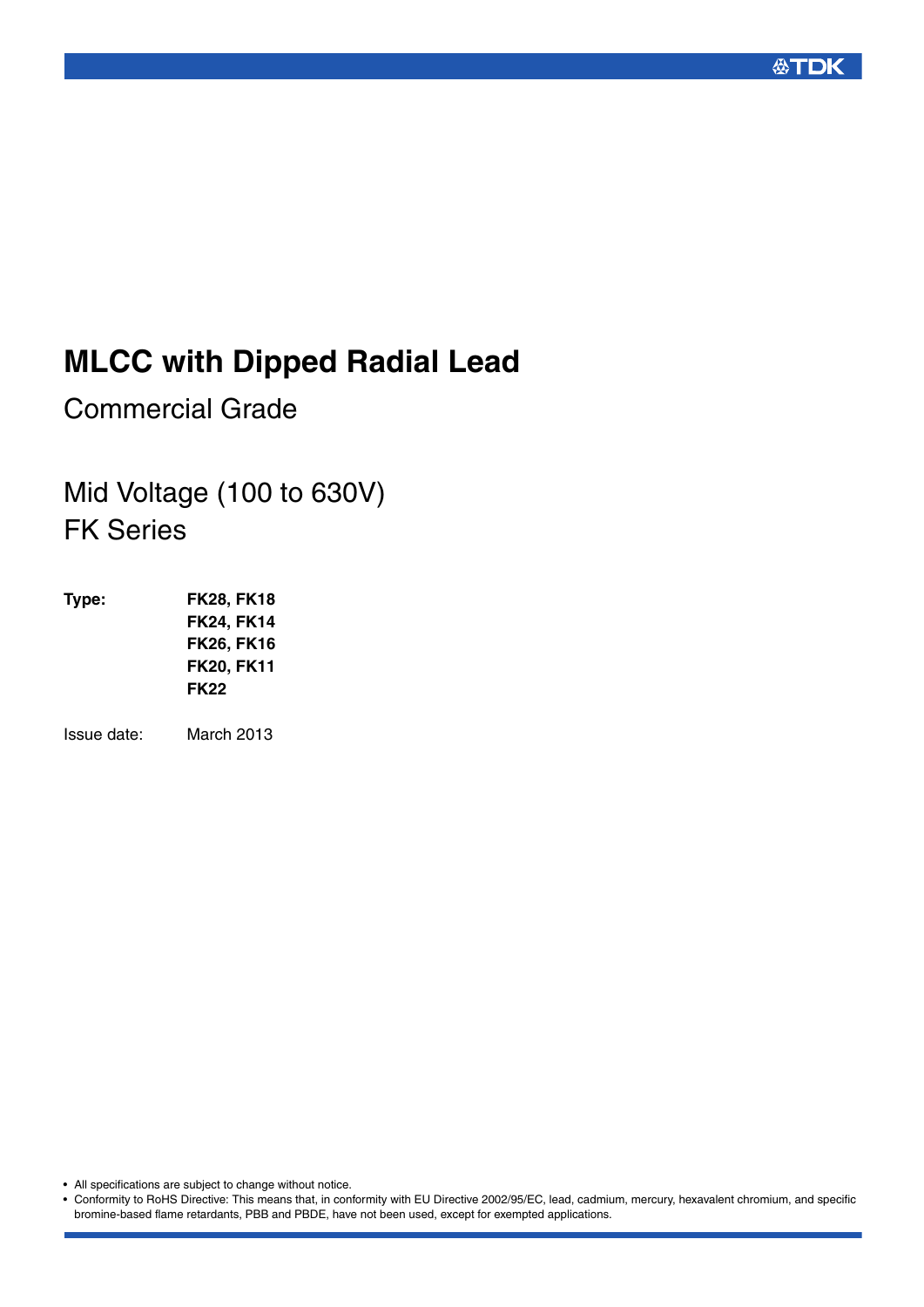**公丁口K** 

**Conformity to RoHS Directive**

# **MLCC with Dipped Radial Lead Commercial Grade**

# Mid Voltage (100 to 630V) FK Series

#### **FEATURES**

- The capacitors adopts the unique structure designed by TDK for high voltage applications, realizing a high withstand voltage despite being small in size.
- Rated voltage Edc: 100, 200, and 630V.
- The leads are formed with a "kink" to achieve consistent insertion heights and facilitate the release of gases during soldering for dramatically improved solderability.

#### **PRODUCT IDENTIFICATION**

|  |  |  | FK 28 X7R 2A 102 K                        |
|--|--|--|-------------------------------------------|
|  |  |  | $(1)$ $(2)$ $(3)$ $(4)$ $(5)$ $(6)$ $(7)$ |

#### (1) Series name

(2) Dimensions and shapes of lead wire



|      |        |     |               |               |             | Dimensions in mm                |     |
|------|--------|-----|---------------|---------------|-------------|---------------------------------|-----|
| Type | L max. |     | W max. T max. | F             | Q.          | ød                              | Fig |
| 28   | 4.0    | 5.5 | $2.5\,$       | $5.0 + 1.0$   | $7+2$       | $0.5+0.1,-0.03$                 | -1  |
| 24   | 4.5    | 5.5 | $2.5\,$       | $5.0 + 1.0$   | $7+2$       | $0.5 + 0.1 - 0.03$              | -1  |
| 26   | 5.5    | 6.0 | 3.5           | $5.0 + 1.0$   | $7+2$       | $0.5 + 0.1 - 0.03$              | -1  |
| 20   | 5.5    | 7.0 | 4.0           | $5.0 + 1.0$   | $7+2$       | $0.5 + 0.1 - 0.03$              | -1  |
| 22   | 7.5    | 8.0 | 4.0           | $5.0 + 1.0$   | $7+2$       | $0.5 + 0.1 - 0.03$              | -1  |
| 18   | 4.0    | 5.5 | 2.5           | $2.5 \pm 0.8$ | $5 + 3 - 1$ | $0.5 + 0.1 - 0.03$              | - 2 |
| 14   | 4.5    | 5.5 | 2.5           | $2.5 \pm 0.8$ | $5 + 3 - 1$ | $0.5 + 0.1 - 0.03$              | - 2 |
| 16   | 5.5    | 6.0 | 3.5           | $2.5 \pm 0.8$ |             | $5+3$ . $-1$ 0.5+0.1. $-0.03$ 2 |     |
| 11   | 5.5    | 7.0 | 4.0           | $2.5 \pm 0.8$ |             | $5+3$ , $-1$ 0.5+0.1, $-0.03$ 2 |     |

#### (3) Capacitance temperature characteristics Class 1 (Temperature compensation)

| Temperature<br>characteristics | Capacitance change         | Temperature range         |  |
|--------------------------------|----------------------------|---------------------------|--|
| C <sub>0</sub> G               | $0\pm 30$ ppm/ $\degree$ C | $-55$ to $+125^{\circ}$ C |  |

#### Class 2 (Temperature stable and general purpose)

| Temperature<br>characteristics | Capacitance change | Temperature range         |  |
|--------------------------------|--------------------|---------------------------|--|
| X7R                            | ±15%               | $-55$ to $+125^{\circ}$ C |  |
| X7S                            | ±22%               | $-55$ to $+125^{\circ}$ C |  |

• Taping specifications are available for automatic insertions, which contribute to reduce on-board costs.

#### (4) Rated voltage Edc

| $\sim$ | -    |  |
|--------|------|--|
| 2A     | 100V |  |
| 2E     | 250V |  |
| 2J     | 630V |  |
|        |      |  |

(5) Nominal capacitance

The capacitance is expressed in three digit codes and in units of pico farads (pF).

The first and second digits identify the first and second significant figures of the capacitance.

The third digit identifies the multiplier.

| 1,000pF   |  |
|-----------|--|
| 33,000pF  |  |
| 470,000pF |  |
|           |  |

(6) Capacitance tolerance

| Symbol | Tolerance |  |
|--------|-----------|--|
|        | ±5%       |  |
|        | ±10%      |  |

(7) TDK internal code

• Conformity to RoHS Directive: This means that, in conformity with EU Directive 2002/95/EC, lead, cadmium, mercury, hexavalent chromium, and specific bromine-based flame retardants, PBB and PBDE, have not been used, except for exempted applications.

Dimensions in mm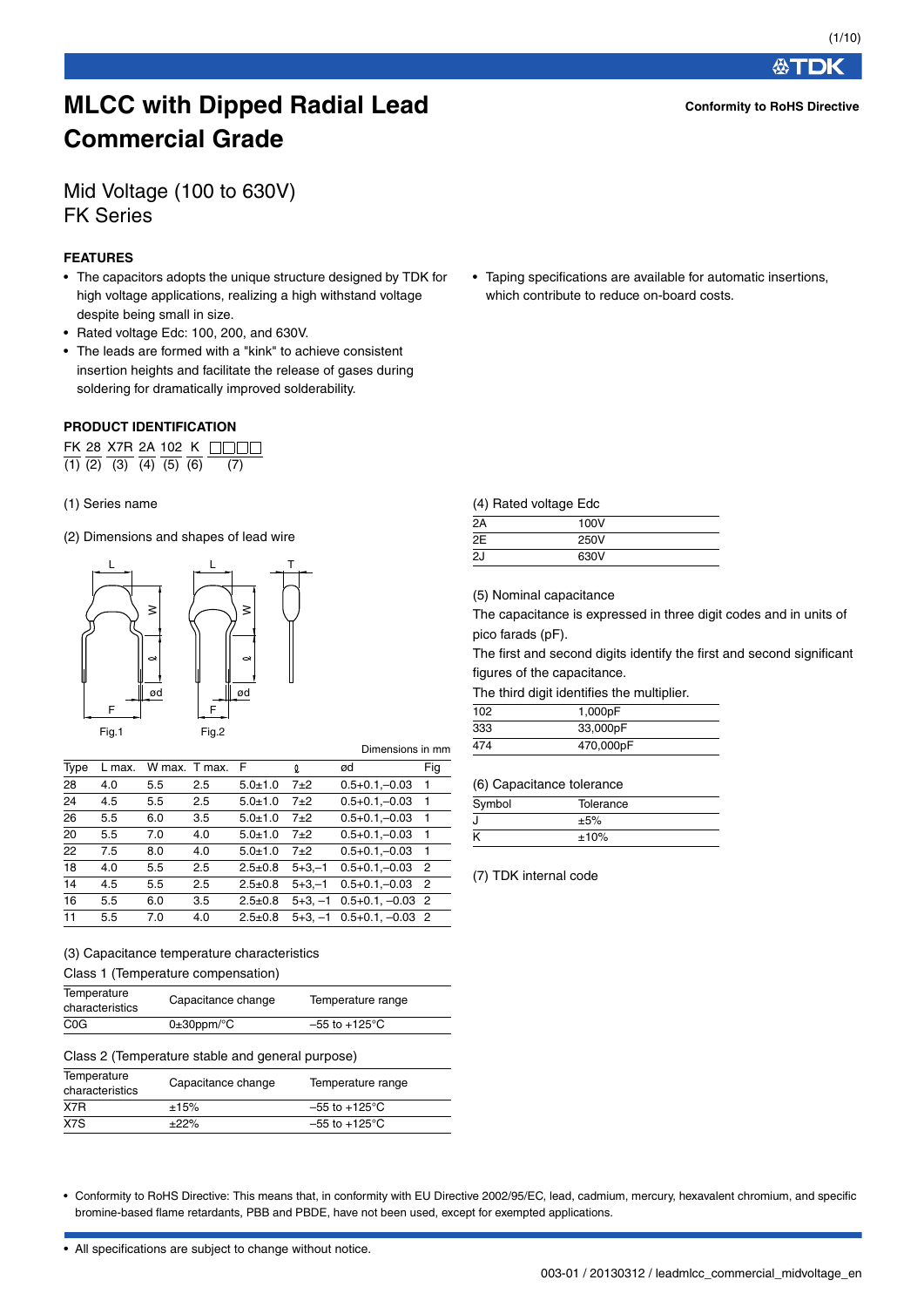**公TDK** 

### **CAPACITANCE RANGES: CLASS 1 (TEMPERATURE COMPENSATION) FK28 AND FK18 TYPES**

#### **SHAPES AND DIMENSIONS**



#### RATED VOLTAGE Edc: 100 to 250V

| Temperature     |             |           | Rated voltage | Part No.      |               |
|-----------------|-------------|-----------|---------------|---------------|---------------|
| characteristics | Capacitance | Tolerance | Edc(V)        | FK28 type     | FK18 type     |
| COG             | 100pF       | ±5%       | 100           | FK28C0G2A101J | FK18C0G2A101J |
| COG             | 120pF       | ±5%       | 100           | FK28C0G2A121J | FK18C0G2A121J |
| COG             | 150pF       | ±5%       | 100           | FK28C0G2A151J | FK18C0G2A151J |
| COG             | 180pF       | ±5%       | 100           | FK28C0G2A181J | FK18C0G2A181J |
| COG             | 220pF       | ±5%       | 100           | FK28C0G2A221J | FK18C0G2A221J |
| COG             | 270pF       | ±5%       | 100           | FK28C0G2A271J | FK18C0G2A271J |
| COG             | 330pF       | ±5%       | 100           | FK28C0G2A331J | FK18C0G2A331J |
| COG             | 390pF       | ±5%       | 100           | FK28C0G2A391J | FK18C0G2A391J |
| COG             | 470pF       | ±5%       | 100           | FK28C0G2A471J | FK18C0G2A471J |
| COG             | 560pF       | ±5%       | 100           | FK28C0G2A561J | FK18C0G2A561J |
| COG             | 680pF       | ±5%       | 100           | FK28C0G2A681J | FK18C0G2A681J |
| COG             | 820pF       | ±5%       | 100           | FK28C0G2A821J | FK18C0G2A821J |
| COG             | 1000pF      | ±5%       | 100           | FK28C0G2A102J | FK18C0G2A102J |
| COG             | 1200pF      | ±5%       | 100           | FK28C0G2A122J | FK18C0G2A122J |
| COG             | 100pF       | ±5%       | 250           | FK28C0G2E101J | FK18C0G2E101J |
| COG             | 120pF       | ±5%       | 250           | FK28C0G2E121J | FK18C0G2E121J |
| COG             | 150pF       | ±5%       | 250           | FK28C0G2E151J | FK18C0G2E151J |
| COG             | 180pF       | ±5%       | 250           | FK28C0G2E181J | FK18C0G2E181J |
| COG             | 220pF       | ±5%       | 250           | FK28C0G2E221J | FK18C0G2E221J |
| COG             | 270pF       | ±5%       | 250           | FK28C0G2E271J | FK18C0G2E271J |
| COG             | 330pF       | ±5%       | 250           | FK28C0G2E331J | FK18C0G2E331J |
| COG             | 390pF       | ±5%       | 250           | FK28C0G2E391J | FK18C0G2E391J |
| COG             | 470pF       | ±5%       | 250           | FK28C0G2E471J | FK18C0G2E471J |
| COG             | 560pF       | ±5%       | 250           | FK28C0G2E561J | FK18C0G2E561J |
| COG             | 680pF       | ±5%       | 250           | FK28C0G2E681J | FK18C0G2E681J |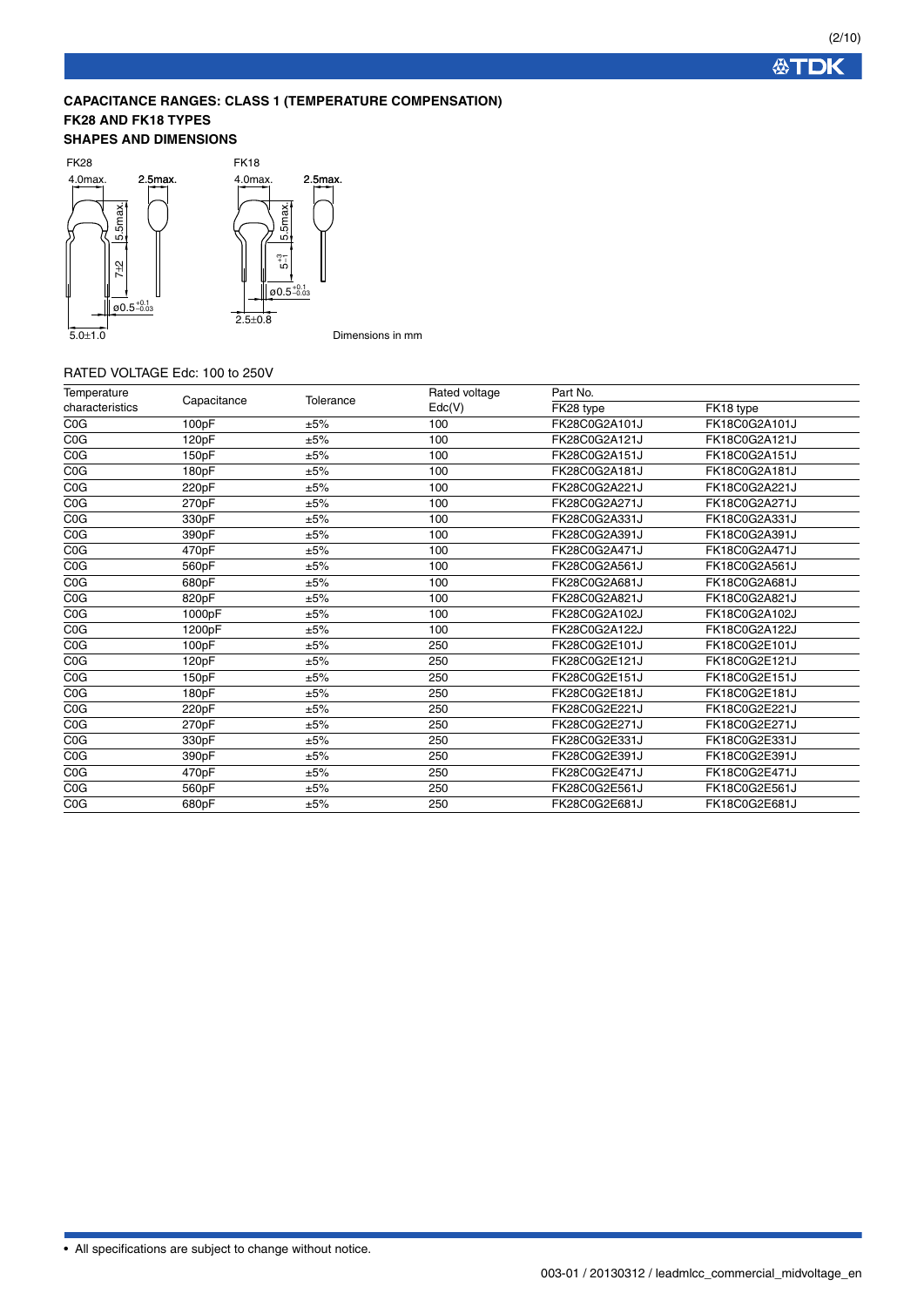#### **FK24 AND FK14 TYPES SHAPES AND DIMENSIONS**



Dimensions in mm

### RATED VOLTAGE Edc: 100 to 250V

| Temperature     |             |           | Rated voltage     | Part No.      |               |
|-----------------|-------------|-----------|-------------------|---------------|---------------|
| characteristics | Capacitance | Tolerance | $\mathsf{Edc}(V)$ | FK24 type     | FK14 type     |
| COG             | 1000pF      | ±5%       | 100               | FK24C0G2A102J | FK14C0G2A102J |
| COG             | 1200pF      | ±5%       | 100               | FK24C0G2A122J | FK14C0G2A122J |
| COG             | 1500pF      | ±5%       | 100               | FK24C0G2A152J | FK14C0G2A152J |
| COG             | 1800pF      | ±5%       | 100               | FK24C0G2A182J | FK14C0G2A182J |
| COG             | 2200pF      | ±5%       | 100               | FK24C0G2A222J | FK14C0G2A222J |
| COG             | 2700pF      | ±5%       | 100               | FK24C0G2A272J | FK14C0G2A272J |
| COG             | 3300pF      | ±5%       | 100               | FK24C0G2A332J | FK14C0G2A332J |
| COG             | 3900pF      | ±5%       | 100               | FK24C0G2A392J | FK14C0G2A392J |
| COG             | 4700pF      | ±5%       | 100               | FK24C0G2A472J | FK14C0G2A472J |
| COG             | 820pF       | ±5%       | 250               | FK24C0G2E821J | FK14C0G2E821J |
| COG             | 1000pF      | ±5%       | 250               | FK24C0G2E102J | FK14C0G2E102J |
| COG             | 1200pF      | ±5%       | 250               | FK24C0G2E122J | FK14C0G2E122J |
| COG             | 1500pF      | ±5%       | 250               | FK24C0G2E152J | FK14C0G2E152J |
| COG             | 1800pF      | ±5%       | 250               | FK24C0G2E182J | FK14C0G2E182J |
| COG             | 2200pF      | ±5%       | 250               | FK24C0G2E222J | FK14C0G2E222J |
| COG             | 2700pF      | ±5%       | 250               | FK24C0G2E272J | FK14C0G2E272J |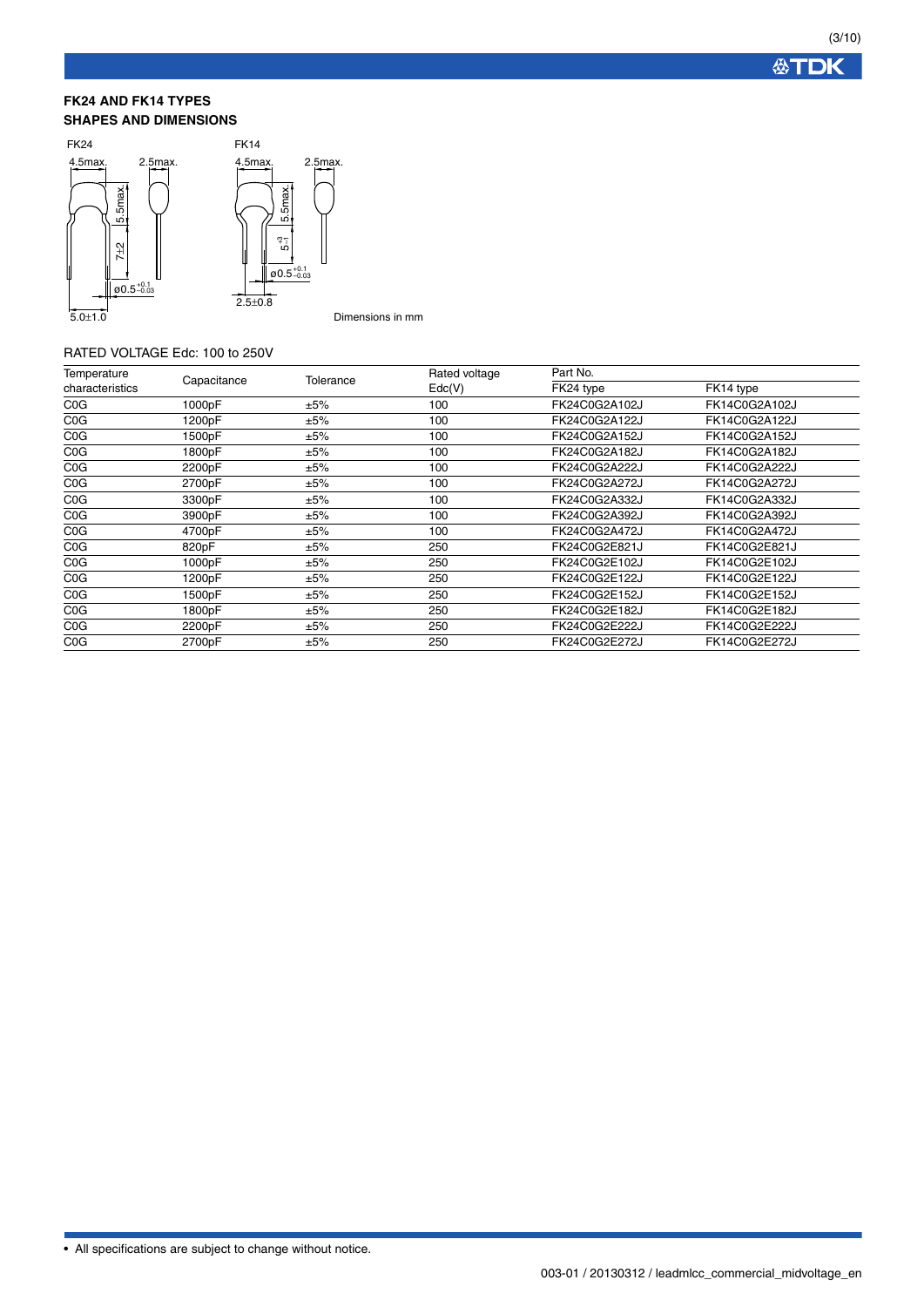#### **FK26 AND FK16 TYPES SHAPES AND DIMENSIONS**



#### Dimensions in mm

### RATED VOLTAGE Edc: 100 to 630V

| Temperature      | Capacitance | Tolerance | Rated voltage     | Part No.      |               |  |
|------------------|-------------|-----------|-------------------|---------------|---------------|--|
| characteristics  |             |           | $\mathsf{Edc}(V)$ | FK26 type     | FK16 type     |  |
| COG              | 3900pF      | ±5%       | 100               | FK26C0G2A392J | FK16C0G2A392J |  |
| COG              | 4700pF      | ±5%       | 100               | FK26C0G2A472J | FK16C0G2A472J |  |
| COG              | 5600pF      | ±5%       | 100               | FK26C0G2A562J | FK16C0G2A562J |  |
| C <sub>0</sub> G | 6800pF      | ±5%       | 100               | FK26C0G2A682J | FK16C0G2A682J |  |
| COG              | 8200pF      | ±5%       | 100               | FK26C0G2A822J | FK16C0G2A822J |  |
| COG              | 10000pF     | ±5%       | 100               | FK26C0G2A103J | FK16C0G2A103J |  |
| COG              | 3300pF      | ±5%       | 250               | FK26C0G2E332J |               |  |
| COG              | 3900pF      | ±5%       | 250               | FK26C0G2E392J |               |  |
| COG              | 4700pF      | ±5%       | 250               | FK26C0G2E472J |               |  |
| COG              | 5600pF      | ±5%       | 250               | FK26C0G2E562J |               |  |
| COG              | 6800pF      | ±5%       | 250               | FK26C0G2E682J |               |  |
| COG              | 8200pF      | ±5%       | 250               | FK26C0G2E822J |               |  |
| COG              | 100pF       | ±5%       | 630               | FK26C0G2J101J |               |  |
| COG              | 120pF       | ±5%       | 630               | FK26C0G2J121J |               |  |
| COG              | 150pF       | ±5%       | 630               | FK26C0G2J151J |               |  |
| COG              | 180pF       | ±5%       | 630               | FK26C0G2J181J |               |  |
| COG              | 220pF       | ±5%       | 630               | FK26C0G2J221J |               |  |
| COG              | 270pF       | ±5%       | 630               | FK26C0G2J271J |               |  |
| COG              | 330pF       | ±5%       | 630               | FK26C0G2J331J |               |  |
| COG              | 390pF       | ±5%       | 630               | FK26C0G2J391J |               |  |
| COG              | 470pF       | ±5%       | 630               | FK26C0G2J471J |               |  |
| COG              | 560pF       | ±5%       | 630               | FK26C0G2J561J |               |  |
| C <sub>0</sub> G | 680pF       | ±5%       | 630               | FK26C0G2J681J |               |  |
| COG              | 820pF       | ±5%       | 630               | FK26C0G2J821J |               |  |
| C <sub>0</sub> G | 1000pF      | ±5%       | 630               | FK26C0G2J102J |               |  |
| COG              | 1200pF      | ±5%       | 630               | FK26C0G2J122J |               |  |
| C <sub>0</sub> G | 1500pF      | ±5%       | 630               | FK26C0G2J152J |               |  |
| COG              | 1800pF      | ±5%       | 630               | FK26C0G2J182J |               |  |
| C <sub>0</sub> G | 2200pF      | ±5%       | 630               | FK26C0G2J222J |               |  |
| COG              | 2700pF      | ±5%       | 630               | FK26C0G2J272J |               |  |
| COG              | 3300pF      | ±5%       | 630               | FK26C0G2J332J |               |  |
|                  |             |           |                   |               |               |  |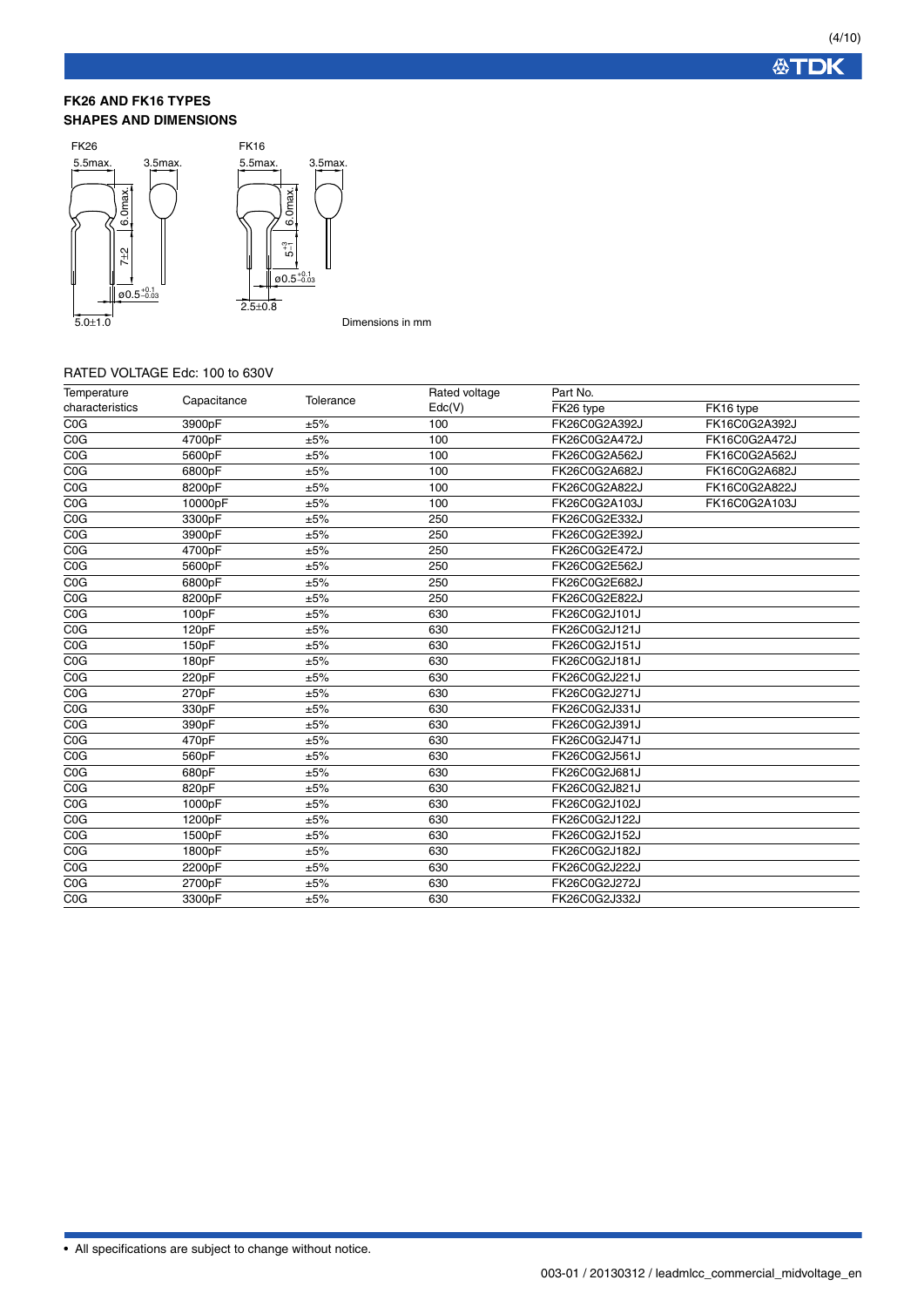**公TDK** 

#### **FK20 AND FK11 TYPES SHAPES AND DIMENSIONS**



#### RATED VOLTAGE Edc: 100 to 630V

| Temperature      |             |           | Rated voltage     | Part No.      |               |
|------------------|-------------|-----------|-------------------|---------------|---------------|
| characteristics  | Capacitance | Tolerance | $\mathsf{Edc}(V)$ | FK20 type     | FK11 type     |
| C <sub>0</sub> G | 15000pF     | ±5%       | 100               | FK20C0G2A153J | FK11C0G2A153J |
| C <sub>0</sub> G | 22000pF     | ±5%       | 100               | FK20C0G2A223J | FK11C0G2A223J |
| C <sub>0</sub> G | 33000pF     | ±5%       | 100               | FK20C0G2A333J | FK11C0G2A333J |
| COG              | 47000pF     | ±5%       | 100               | FK20C0G2A473J | FK11C0G2A473J |
| C <sub>0</sub> G | 10000pF     | ±5%       | 250               | FK20C0G2E103J |               |
| C <sub>0</sub> G | 15000pF     | ±5%       | 250               | FK20C0G2E153J |               |
| C <sub>0</sub> G | 3900pF      | ±5%       | 630               | FK20C0G2J392J |               |
| C <sub>0</sub> G | 4700pF      | ±5%       | 630               | FK20C0G2J472J |               |
| C <sub>0</sub> G | 5600pF      | ±5%       | 630               | FK20C0G2J562J |               |
| COG              | 6800pF      | ±5%       | 630               | FK20C0G2J682J |               |

## **FK22 TYPE SHAPES AND DIMENSIONS**



### RATED VOLTAGE Edc: 100 to 630V

| Temperature      |                    | Tolerance | Rated voltage     | Part No.      |  |
|------------------|--------------------|-----------|-------------------|---------------|--|
| characteristics  | Capacitance        |           | $\mathsf{Edc}(V)$ | FK22 type     |  |
| COG              | 68000pF            | ±5%       | 100               | FK22C0G2A683J |  |
| COG              | 0.1 <sub>u</sub> F | ±5%       | 100               | FK22C0G2A104J |  |
| C <sub>0</sub> G | 22000pF            | ±5%       | 250               | FK22C0G2E223J |  |
| C <sub>0</sub> G | 33000pF            | ±5%       | 250               | FK22C0G2E333J |  |
| COG              | 47000pF            | ±5%       | 250               | FK22C0G2E473J |  |
| C <sub>0</sub> G | 8200pF             | ±5%       | 630               | FK22C0G2J822J |  |
| COG              | 10000pF            | ±5%       | 630               | FK22C0G2J103J |  |
| COG              | 15000pF            | ±5%       | 630               | FK22C0G2J153J |  |
| COG              | 22000pF            | ±5%       | 630               | FK22C0G2J223J |  |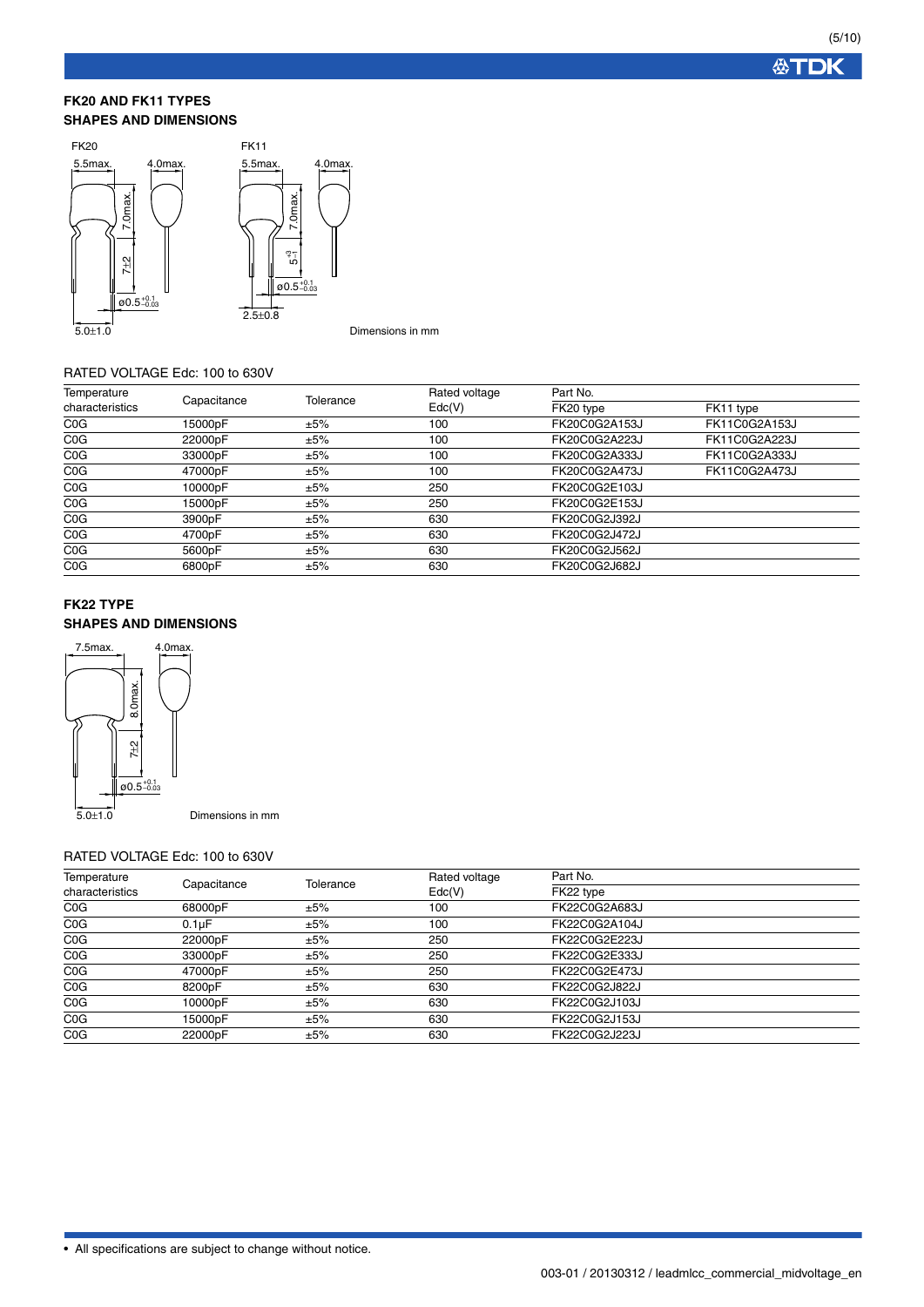**公TDK** 

# **CAPACITANCE RANGES: CLASS 2 (TEMPERATURE STABLE) FK28 AND FK18 TYPES**

## **SHAPES AND DIMENSIONS**



#### RATED VOLTAGE Edc: 100 to 250V

| Temperature     |             |           | Rated voltage<br>$\mathsf{Edc}(V)$ | Part No.      |               |
|-----------------|-------------|-----------|------------------------------------|---------------|---------------|
| characteristics | Capacitance | Tolerance |                                    | FK28 type     | FK18 type     |
| X7R             | 1000pF      | ±10%      | 100                                | FK28X7R2A102K | FK18X7R2A102K |
| X7R             | 1500pF      | ±10%      | 100                                | FK28X7R2A152K | FK18X7R2A152K |
| X7R             | 2200pF      | ±10%      | 100                                | FK28X7R2A222K | FK18X7R2A222K |
| X7R             | 3300pF      | ±10%      | 100                                | FK28X7R2A332K | FK18X7R2A332K |
| X7R             | 4700pF      | ±10%      | 100                                | FK28X7R2A472K | FK18X7R2A472K |
| X7R             | 6800pF      | ±10%      | 100                                | FK28X7R2A682K | FK18X7R2A682K |
| X7R             | 10000pF     | ±10%      | 100                                | FK28X7R2A103K | FK18X7R2A103K |
| X7R             | 15000pF     | ±10%      | 100                                | FK28X7R2A153K | FK18X7R2A153K |
| X7R             | 22000pF     | ±10%      | 100                                | FK28X7R2A223K | FK18X7R2A223K |
| X7S             | 33000pF     | ±10%      | 100                                | FK28X7S2A333K | FK18X7S2A333K |
| X7S             | 47000pF     | ±10%      | 100                                | FK28X7S2A473K | FK18X7S2A473K |
| X7S             | 68000pF     | ±10%      | 100                                | FK28X7S2A683K | FK18X7S2A683K |
| X7S             | $0.1\mu F$  | $±10\%$   | 100                                | FK28X7S2A104K | FK18X7S2A104K |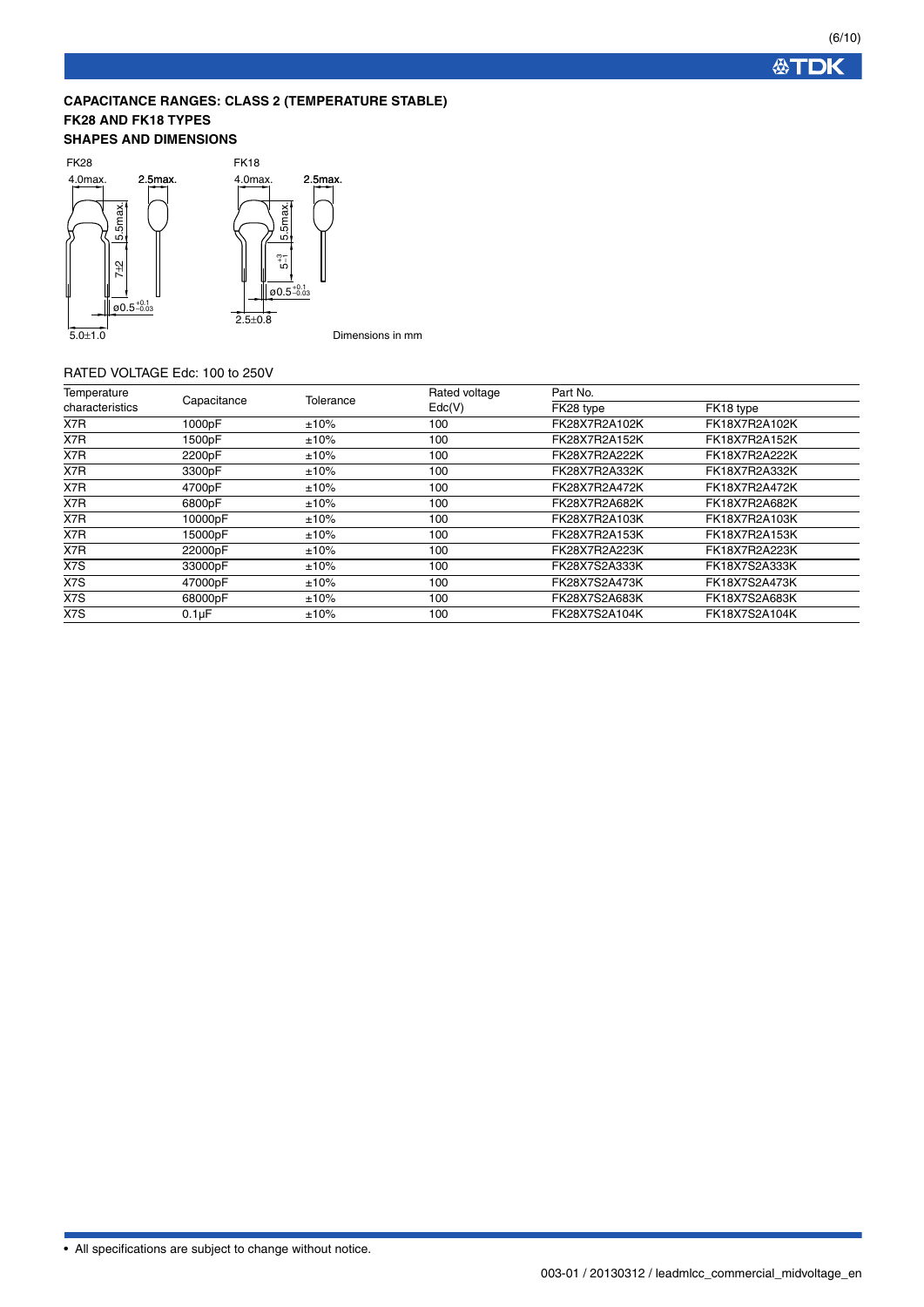#### **FK24 AND FK14 TYPES SHAPES AND DIMENSIONS**



Dimensions in mm

#### RATED VOLTAGE Edc: 100 to 250V

| Temperature      | Capacitance  | Tolerance | Rated voltage | Part No.      |               |
|------------------|--------------|-----------|---------------|---------------|---------------|
| characteristics  |              |           | Edc(V)        | FK24 type     | FK14 type     |
| X7R              | 1000pF       | ±10%      | 100           | FK24X7R2A102K | FK14X7R2A102K |
| $\overline{X7R}$ | 1500pF       | ±10%      | 100           | FK24X7R2A152K | FK14X7R2A152K |
| X7R              | 2200pF       | ±10%      | 100           | FK24X7R2A222K | FK14X7R2A222K |
| X7R              | 3300pF       | ±10%      | 100           | FK24X7R2A332K | FK14X7R2A332K |
| X7R              | 4700pF       | ±10%      | 100           | FK24X7R2A472K | FK14X7R2A472K |
| X7R              | 6800pF       | ±10%      | 100           | FK24X7R2A682K | FK14X7R2A682K |
| X7R              | 10000pF      | ±10%      | 100           | FK24X7R2A103K | FK14X7R2A103K |
| X7R              | 15000pF      | ±10%      | 100           | FK24X7R2A153K | FK14X7R2A153K |
| X7R              | 22000pF      | ±10%      | 100           | FK24X7R2A223K | FK14X7R2A223K |
| X7R              | 33000pF      | ±10%      | 100           | FK24X7R2A333K | FK14X7R2A333K |
| X7R              | 47000pF      | ±10%      | 100           | FK24X7R2A473K | FK14X7R2A473K |
| X7R              | 68000pF      | ±10%      | 100           | FK24X7R2A683K | FK14X7R2A683K |
| X7R              | $0.1\mu F$   | ±10%      | 100           | FK24X7R2A104K | FK14X7R2A104K |
| X7S              | $0.15\mu F$  | ±10%      | 100           | FK24X7S2A154K | FK14X7S2A154K |
| X7S              | $0.22\mu F$  | ±10%      | 100           | FK24X7S2A224K | FK14X7S2A224K |
| X7S              | $0.33\mu F$  | ±10%      | 100           | FK24X7S2A334K | FK14X7S2A334K |
| X7S              | $0.47 \mu F$ | ±10%      | 100           | FK24X7S2A474K | FK14X7S2A474K |
| X7S              | $0.68\mu F$  | ±10%      | 100           | FK24X7S2A684K | FK14X7S2A684K |
| X7S              | 1µF          | ±10%      | 100           | FK24X7S2A105K | FK14X7S2A105K |
| X7R              | 1000pF       | ±10%      | 250           | FK24X7R2E102K | FK14X7R2E102K |
| X7R              | 1500pF       | ±10%      | 250           | FK24X7R2E152K | FK14X7R2E152K |
| X7R              | 2200pF       | ±10%      | 250           | FK24X7R2E222K | FK14X7R2E222K |
| X7R              | 3300pF       | ±10%      | 250           | FK24X7R2E332K | FK14X7R2E332K |
| X7R              | 4700pF       | ±10%      | 250           | FK24X7R2E472K | FK14X7R2E472K |
| X7R              | 6800pF       | ±10%      | 250           | FK24X7R2E682K | FK14X7R2E682K |
| X7R              | 10000pF      | ±10%      | 250           | FK24X7R2E103K | FK14X7R2E103K |
| X7R              | 15000pF      | ±10%      | 250           | FK24X7R2E153K | FK14X7R2E153K |
| X7R              | 22000pF      | ±10%      | 250           | FK24X7R2E223K | FK14X7R2E223K |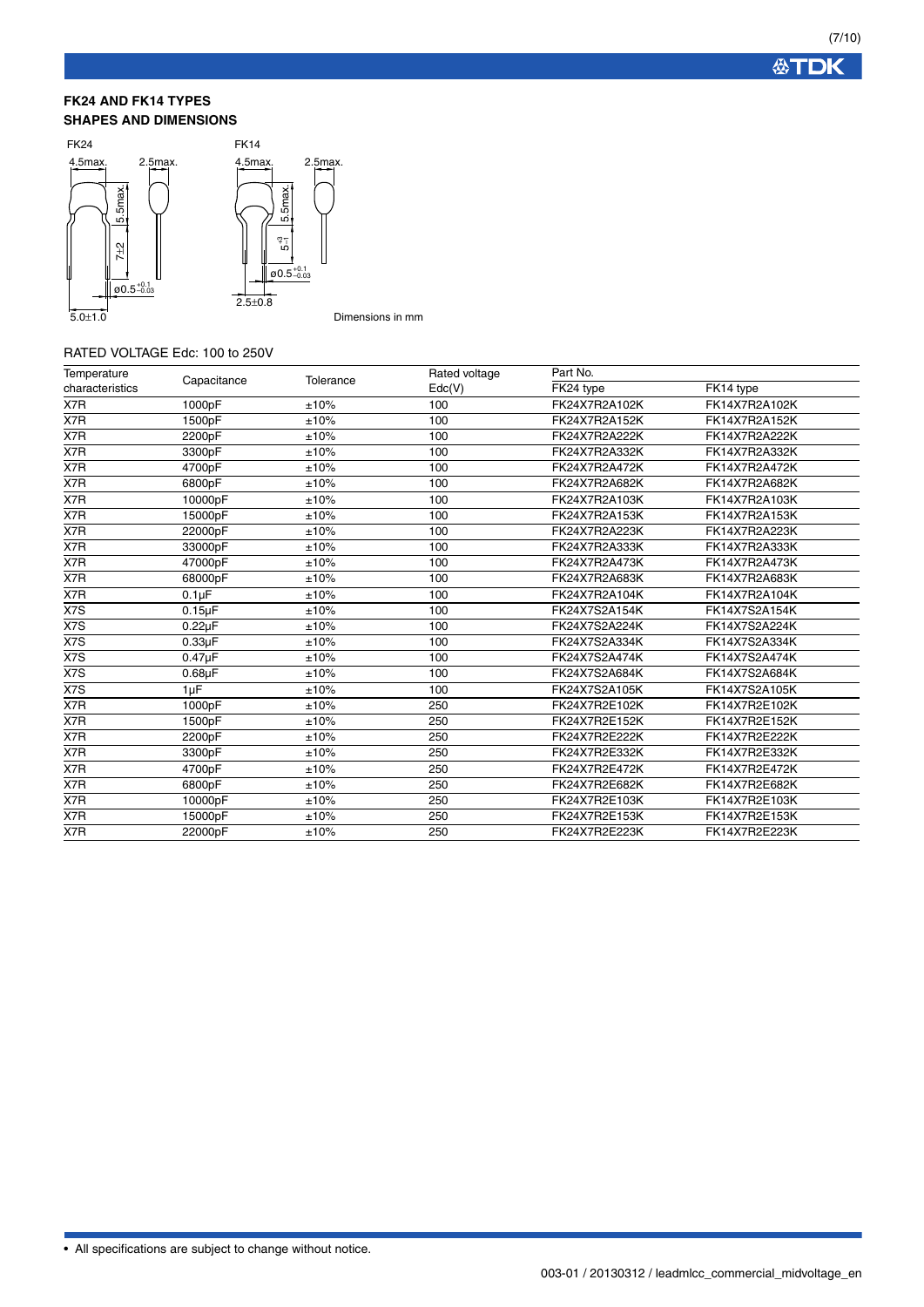#### **FK26 AND FK16 TYPES SHAPES AND DIMENSIONS**



Dimensions in mm

### RATED VOLTAGE Edc: 100 to 630V

| Temperature     | Capacitance        | Tolerance | Rated voltage | Part No.      |               |
|-----------------|--------------------|-----------|---------------|---------------|---------------|
| characteristics |                    |           | Edc(V)        | FK26 type     | FK16 type     |
| X7R             | 33000pF            | ±10%      | 100           | FK26X7R2A333K | FK16X7R2A333K |
| X7R             | 47000pF            | ±10%      | 100           | FK26X7R2A473K | FK16X7R2A473K |
| X7R             | 68000pF            | ±10%      | 100           | FK26X7R2A683K | FK16X7R2A683K |
| X7R             | 0.1 <sub>µ</sub> F | ±10%      | 100           | FK26X7R2A104K | FK16X7R2A104K |
| X7R             | $0.15\mu F$        | ±10%      | 100           | FK26X7R2A154K | FK16X7R2A154K |
| X7R             | $0.22\mu F$        | ±10%      | 100           | FK26X7R2A224K | FK16X7R2A224K |
| X7R             | $0.33\mu F$        | ±10%      | 100           | FK26X7R2A334K | FK16X7R2A334K |
| X7R             | $0.47\mu F$        | ±10%      | 100           | FK26X7R2A474K | FK16X7R2A474K |
| X7R             | $0.68\mu F$        | ±10%      | 100           | FK26X7R2A684K | FK16X7R2A684K |
| X7R             | 1µF                | ±10%      | 100           | FK26X7R2A105K | FK16X7R2A105K |
| X7S             | $1.5 \mu F$        | ±10%      | 100           | FK26X7S2A155K | FK16X7S2A155K |
| X7S             | $2.2 \mu F$        | ±10%      | 100           | FK26X7S2A225K | FK16X7S2A225K |
| X7R             | 15000pF            | ±10%      | 250           | FK26X7R2E153K |               |
| X7R             | 22000pF            | ±10%      | 250           | FK26X7R2E223K |               |
| X7R             | 33000pF            | ±10%      | 250           | FK26X7R2E333K |               |
| X7R             | 47000pF            | ±10%      | 250           | FK26X7R2E473K |               |
| X7R             | 68000pF            | ±10%      | 250           | FK26X7R2E683K |               |
| X7R             | $0.1 \mu F$        | ±10%      | 250           | FK26X7R2E104K |               |
| X7R             | 1000pF             | ±10%      | 630           | FK26X7R2J102K |               |
| X7R             | 1500pF             | ±10%      | 630           | FK26X7R2J152K |               |
| X7R             | 2200pF             | ±10%      | 630           | FK26X7R2J222K |               |
| X7R             | 3300pF             | ±10%      | 630           | FK26X7R2J332K |               |
| X7R             | 4700pF             | ±10%      | 630           | FK26X7R2J472K |               |
| X7R             | 6800pF             | ±10%      | 630           | FK26X7R2J682K |               |
| X7R             | 10000pF            | ±10%      | 630           | FK26X7R2J103K |               |
| X7R             | 15000pF            | ±10%      | 630           | FK26X7R2J153K |               |
| X7R             | 22000pF            | ±10%      | 630           | FK26X7R2J223K |               |
| X7R             | 33000pF            | ±10%      | 630           | FK26X7R2J333K |               |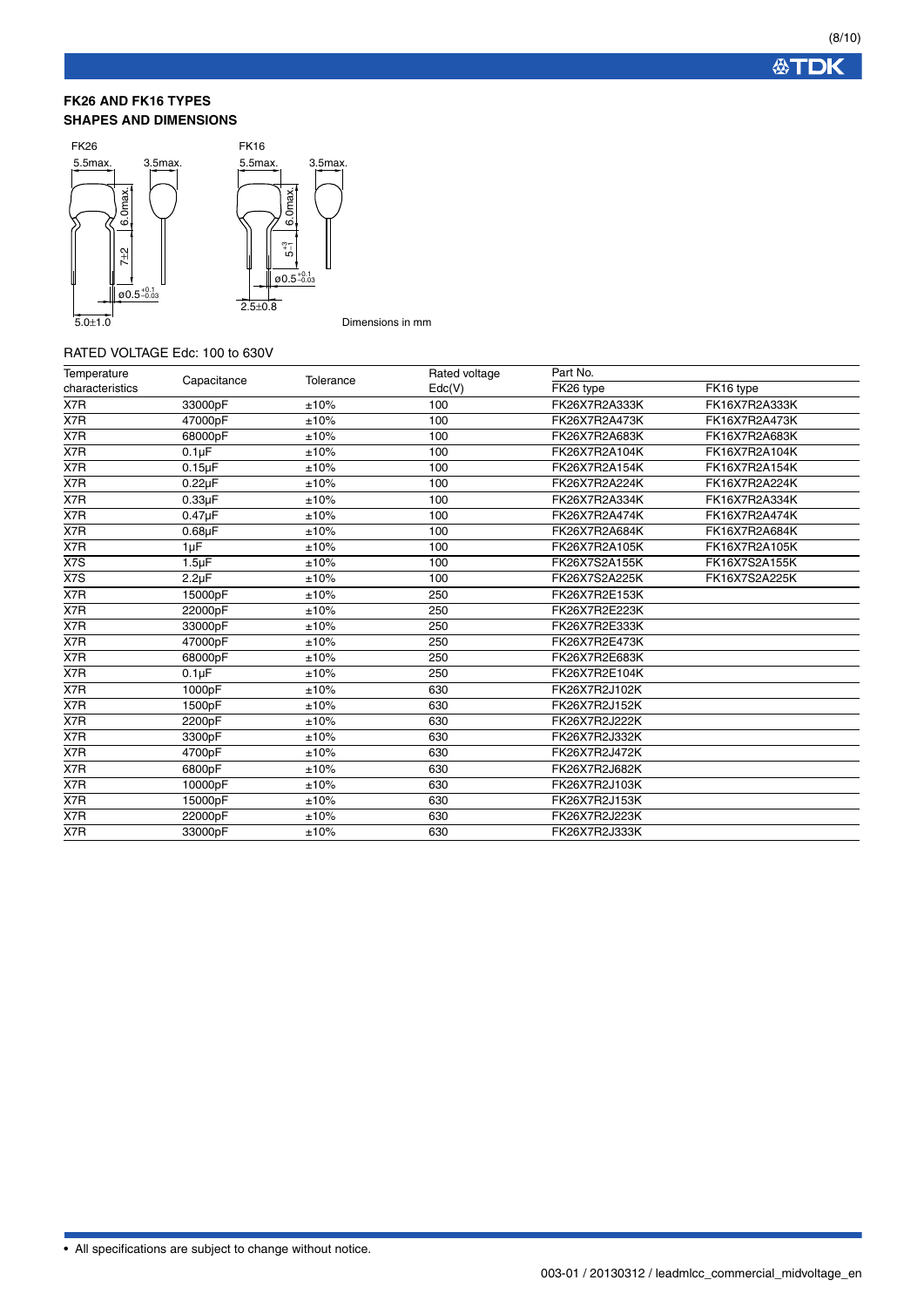#### **FK20 AND FK11 TYPES SHAPES AND DIMENSIONS**



#### RATED VOLTAGE Edc: 100 to 630V

| Temperature<br>characteristics |                    |           | Rated voltage | Part No.      |               |  |
|--------------------------------|--------------------|-----------|---------------|---------------|---------------|--|
|                                | Capacitance        | Tolerance | Edc(V)        | FK20 type     | FK11 type     |  |
| X7R                            | $0.33\mu F$        | ±10%      | 100           | FK20X7R2A334K | FK11X7R2A334K |  |
| X7R                            | $0.47 \mu F$       | ±10%      | 100           | FK20X7R2A474K | FK11X7R2A474K |  |
| X7R                            | $0.68\mu F$        | ±10%      | 100           | FK20X7R2A684K | FK11X7R2A684K |  |
| X7R                            | 1µF                | ±10%      | 100           | FK20X7R2A105K | FK11X7R2A105K |  |
| X7R                            | $1.5 \mu F$        | ±10%      | 100           | FK20X7R2A155K | FK11X7R2A155K |  |
| X7R                            | $2.2\mu F$         | ±10%      | 100           | FK20X7R2A225K | FK11X7R2A225K |  |
| X7S                            | 3.3 <sub>µ</sub> F | ±10%      | 100           | FK20X7S2A335K | FK11X7S2A335K |  |
| X7S                            | $4.7 \mu F$        | ±10%      | 100           | FK20X7S2A475K | FK11X7S2A475K |  |
| X7R                            | 0.1 <sub>µ</sub> F | ±10%      | 250           | FK20X7R2E104K |               |  |
| X7R                            | $0.15\mu F$        | ±10%      | 250           | FK20X7R2E154K |               |  |
| X7R                            | $0.22\mu F$        | ±10%      | 250           | FK20X7R2E224K |               |  |
| X7R                            | 47000pF            | ±10%      | 630           | FK20X7R2J473K |               |  |
| X7R                            | 68000pF            | ±10%      | 630           | FK20X7R2J683K |               |  |

#### **FK22 TYPE**

### **SHAPES AND DIMENSIONS**



Dimensions in mm

### RATED VOLTAGE Edc: 100 to 630V

| Temperature<br>characteristics |                    | Tolerance | Rated voltage              | Part No.      |  |
|--------------------------------|--------------------|-----------|----------------------------|---------------|--|
|                                | Capacitance        |           | $\mathsf{Edc}(\mathsf{V})$ | FK22 type     |  |
| X7R                            | $0.68\mu F$        | ±10%      | 100                        | FK22X7R2A684K |  |
| X7R                            | 1µF                | ±10%      | 100                        | FK22X7R2A105K |  |
| X7R                            | l.5µF              | ±10%      | 100                        | FK22X7R2A155K |  |
| X7R                            | $2.2 \mu F$        | ±10%      | 100                        | FK22X7R2A225K |  |
| X7R                            | $0.15\mu F$        | ±10%      | 250                        | FK22X7R2E154K |  |
| X7R                            | $0.22\mu F$        | ±10%      | 250                        | FK22X7R2E224K |  |
| X7R                            | $0.33\mu F$        | ±10%      | 250                        | FK22X7R2E334K |  |
| X7R                            | $0.47 \mu F$       | ±10%      | 250                        | FK22X7R2E474K |  |
| X7R                            | 0.1 <sub>µ</sub> F | ±10%      | 630                        | FK22X7R2J104K |  |

• For more information about products with other capacitance or other data, please contact us.